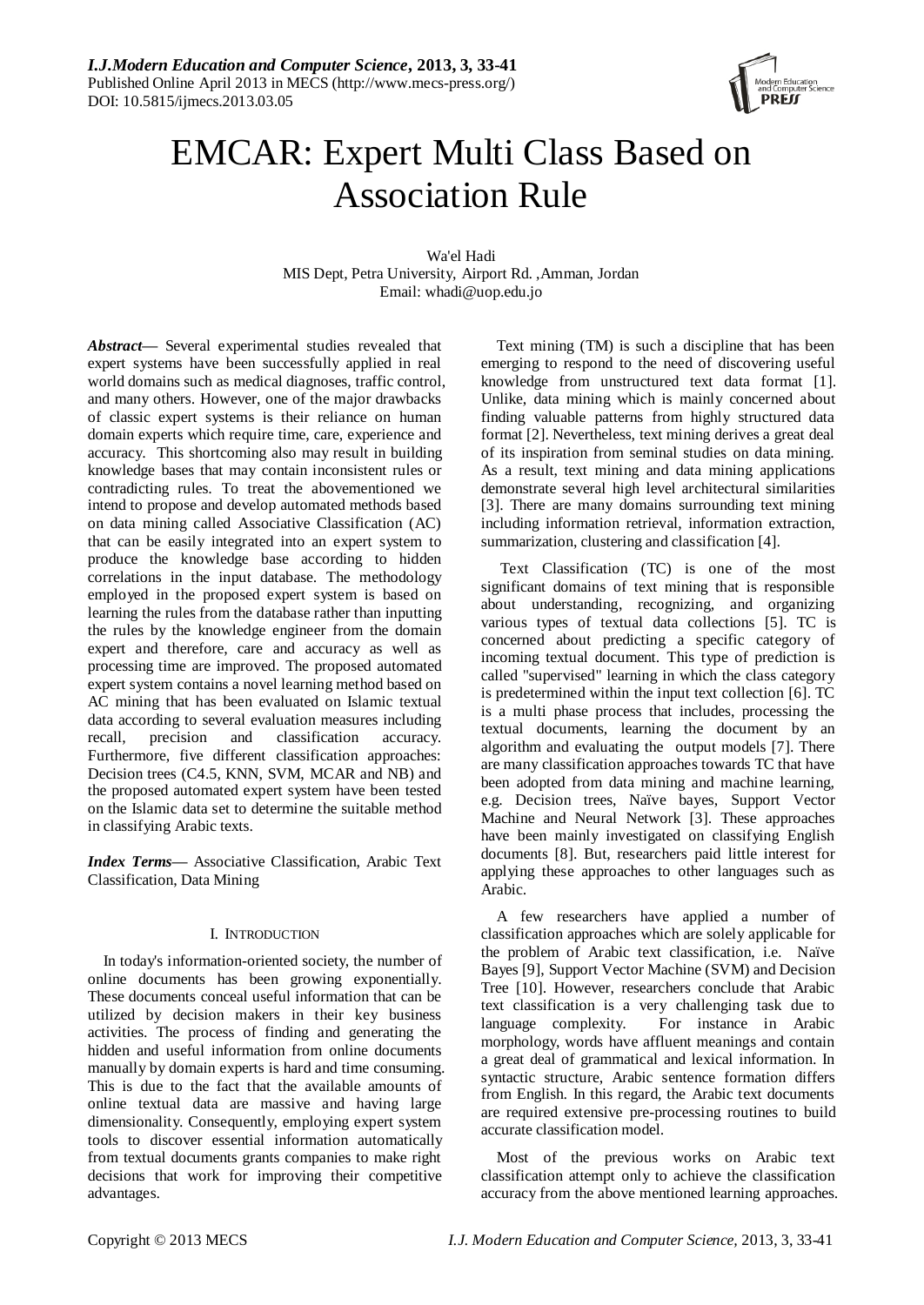Some of domain experts have also interests in understanding the produced models that are formed as "IF-Then" patterns [6] [11]. This is since such models are easy to interpret and can be modified by users manually [4]. Thus, this paper is devoted to build an expert system on the problem of Arabic text classification. Primarily, Expert Multi Class based on Association Rule (EMCAR), SVM, NB, C4.5, and KNN learning methods are applied to Islamic Arabic data collection to measure their performance and effectiveness with reference to different text evaluation metrics such as error rate, precision and recall.

The ultimate aim of this research is to compare various rule based classification data mining algorithms using WEKA business intelligence tool for Arabic text documents and EMCAR was implemented using VB.net under MS windows platform. Text classification is one of the most significant problems in text mining as well as knowledge discovery. This problem can be considered as a large and complex because of the data being enormous and having a large dimensionality. Another primary aim along with the experimentations and evaluation is a comprehensive literature review on the problem of text classification within the context of text mining including related works to Arabic text classification.

The literature review is introduced in section II. The proposed algorithm main steps are presented in section III, and the experimental results are given in Section IV. Finally the conclusions are depicted in Section V.

## II. LITERATURE REVIEW

As [12] pointed out that there are over 320 millions Arabic native speakers in 22 countries located in Asia and Africa. Due to the enormous energy resources, the Arab world has been developing rapidly in almost every sector especially in economics. As a result, a massive number of Arabic text documents have been increasingly arising in public and private sectors, where such documents contain useful information that can be utilized in a decision making process. Therefore, there is a need to investigate new intelligent methods in order to discover useful hidden information from these Arabic text collections.

Reviewing the existing related works proved that there are several methods which have been proposed by researchers towards Arabic text classification. For classifying Arabic text sources the N-Gram Frequency Statistics technique is investigated by [13]. This method is based on both Dice similarity and Manhattan distance measures in classifying an Arabic data set. For this research the Arabic data set was obtained from various online Arabic newspapers. The data is associated with four categories. After performing several pre-processing on the data, and experimentation, the results indicated that the "Sport" category outperformed the other categories with respect to recall evaluation measure. The least category was "Economy" with around 40%

recall. In general the N-gram Dice similarity measure figures outperformed that of Manhattan distance similarity.

A modified version of Artificial Neural Network (ANN) method is proposed for classifying Arabic texts by [14]. The authors have used a Singular Value Decomposition (SVD) for data representation, which is a new representation space of the observations. A collection of Prophet Mohammad"s "Peace Be Upon Him" Hadeeth was collected from the "Nine Hadeeth Book". The data consists of 453 documents that are associated with fourteen categories. A comparison between the proposed method (ANN with SVD) and the original ANN was carried out against the Arabic data set with reference to F1 evaluation measure. The results revealed that (ANN with SVD) outperformed the classic ANN when the dimensionality increased.

Decision trees classification approach and the effect of feature selection on the predictive accuracy were applied to the problem of Arabic text mining in the work of [10]. Specifically, the authors have compared ID3 algorithm with the known statistical method of Naive Bayes for two Arabic data sets collected from Arabian scientific encyclopedia (Hal Taalam) and Prophet Mohammad"s "Peace Be Upon him" Hadeeths "Nine Hadeeth Book". The initial results indicated an improvement on average 10% and 26% on the "Hadeeth" and "Scientific" data sets respectively when employing feature selection instead of the whole data set. Moreover, the F1 has also improved by around 2.5% when using decision trees over that of Na  $\gamma$  Bayes.

In [15] a probabilistic supervised learning method called the Maximum Entropy method has been applied on real Arabic data set collected from Aljazeera news website. The author has tested the proposed method with and without pre-processing phase with regards to F1 evaluation measure. The results have shown that the F1 accuracy has increased from 68% to 84% proving that removing noise (stopwords, tokenization, stemming, etc) definitely improve the classification accuracy in the selected Arabic data set.

The performance of three classification data mining algorithms (KNN, Naive Bayes, Distance based learning) have been evaluated with respect to error rate, Recall, and Precision measures on Arabic data collection by [16]. The benchmark used in the experiment consists of 1000 documents and 10 categories. The author has processed the data before performing the training where punctuation marks and stopwords have been removed. The obtained results have shown a variety of the performance of the categories. For instance, "Internet" category achieved only 22% Recall, whereas "Economic" category achieved 98% Recall. Overall, the author has concluded that Naïve Bayes algorithm outperformed the other considered classifiers with respect to the above mentioned measures.

In [17] the performance of two common data mining approaches mainly Support Vector Machine and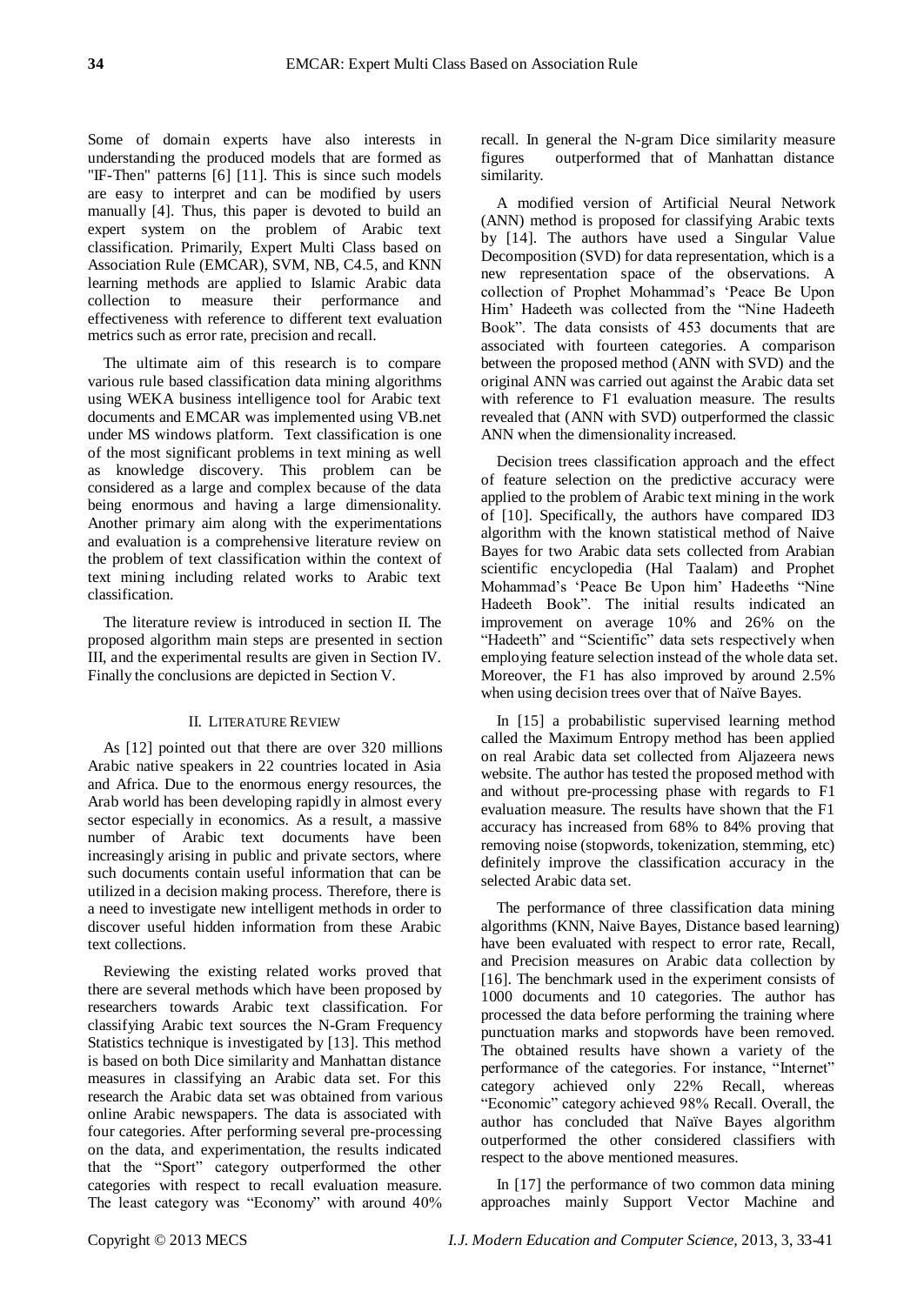decision trees (C5) have been evaluated on different Arabic benchmarks. The data which consists of 17658 documents have been gathered from different sources, especially Saudi Press Agency, Saudi newspapers, Internet articles, and discussion forums. The experimental tests have revealed that C5 algorithm achieved on average 10% more in accuracy than SVM on the considered data sets.

Most scholars [16] [14] [13] considered classifying Arabic text documents as a hard task. This is due to complexity and richness of the Arabic morphological analysis [15].

In general, most of the current research works conducted on Arabic text mining are just simple comparison studies. These researches mainly focused on adapting some of the data mining and machine learning approaches such as probabilistic, decision trees and SVM which are solely designed for English text collections to that of Arabic data sets. For instance, [17] have tested only two data mining methods and [15] has examined the performance of one probabilistic method with and without pre-processing.

Moreover, the lack of standardized published Arabic data sets is also unavailable or rare. Such works can be used as key data sets for researchers in related fields to compare the results. In fact, most of the related research articles have obtained data from online newspapers and websites. Such works usually do not publish their data for other researchers to utilize. Consequently the confidence in the results derived from such experimental studies is not high enough. Furthermore, the performance of the adopted data mining approaches is biased to such data sets and sometimes ambiguous. For example, the research conducted by [17] showed that decision tree algorithms outperformed the SVM with respect to classification accuracy. However, the majority of international research on English text mining proved that SVM is the best machine learning approach [18].

In general, comprehensive experimental and critical research studies that cover most of the common business intelligence techniques are rare. This is one of key motivations for this research work. In addition, this paper aims to investigate four different learning methods in data mining and machine learning. Furthermore, the work proposes to establish the performance on published Islamic Arabic data set collection. Future researchers might get access and utilize it in their experiments and compare their derived results with this work.

#### III. THE PROPOSED MODEL

AC mining is a new classification approach in data mining that have been studied extensively in the last decade by many scholars in real world domains including medical diagnoses, bioinformatics, website and email phishing, English text categorization and others. The main reasons behind the popularity of this approach are due to a) the high predictive rate of the resulting classifiers and b) The simplicity of the rules contained within the classifier which are represented in a simple chunks of knowledge "If-Then" rules. Nevertheless, there is a drawback associated with AC mining approach and in particular the exponential growth of rules which can be resolved when appropriate pruning are plugged in the classifier construction step. Overall, the ultimate goal of an AC mining algorithm is to build a classification system, known as a classifier, from a labeled historical data set known as training data set in order to forecast the type / label of unseen data set known as test data set.

There have been a number of common AC algorithms in the literature that have been developed in several real world domains. Some of these common algorithms are MAC [19] CPAR [20], CACA [21], MCAR [22], Lazy [23] and others. Though, AC mining has not yet been explored in research field of Arabic TC. In fact, there are some attempts tackling the problem of Arabic textual classification mainly employed association rule mining [15]. It is the firm believe of the authors that AC mining will be high promising approach to the complex and hard problem of Arabic TC.

In general, an AC algorithm must go through two main steps where in the first step frequent ruleitems are discovered. A ruleitem is simply an attribute value plus the class attribute. The AC algorithm finds frequent ruleitems based on a threshold known as minimum support which is inputted by the end-user. A frequent ruleitem is simply a ruleitem that has a frequency in the training data set above the minimum support threshold. Once all frequent ruleitems are discovered, the AC algorithm evaluates their confidence values and produces ruleitems that hold enough confidence into Class Association Rules (CARs). Meaning, any frequent ruleitem that has a confidence value greater than or equal to the inputted minimum confidence is produced as a rule.

Once the complete sets of rules are derived, the algorithm ranks them according to particular parameters mainly confidence and support. Then, the algorithm chooses the most predictive rules as a classification system (classifier) from the complete set of discovered rules using pruning procedures. Lastly, the classifier is evaluated on an independent data set to measure its predictive rate and this step is called the prediction step and the output of this step is the prediction accuracy or error rate.

Arabic is considered a popular language in the United Nation since over twenty countries worldwide speak it as a native language and several countries speak it as a seconded language. Since the massive development in several sectors including commercial, manufacturing, oil, etc in the Arab world, very large numbers of offline and online documents are now available. These documents contain important knowledge that decision makers can benefit from in management related decisions. Therefore, applying data mining techniques are vital to discover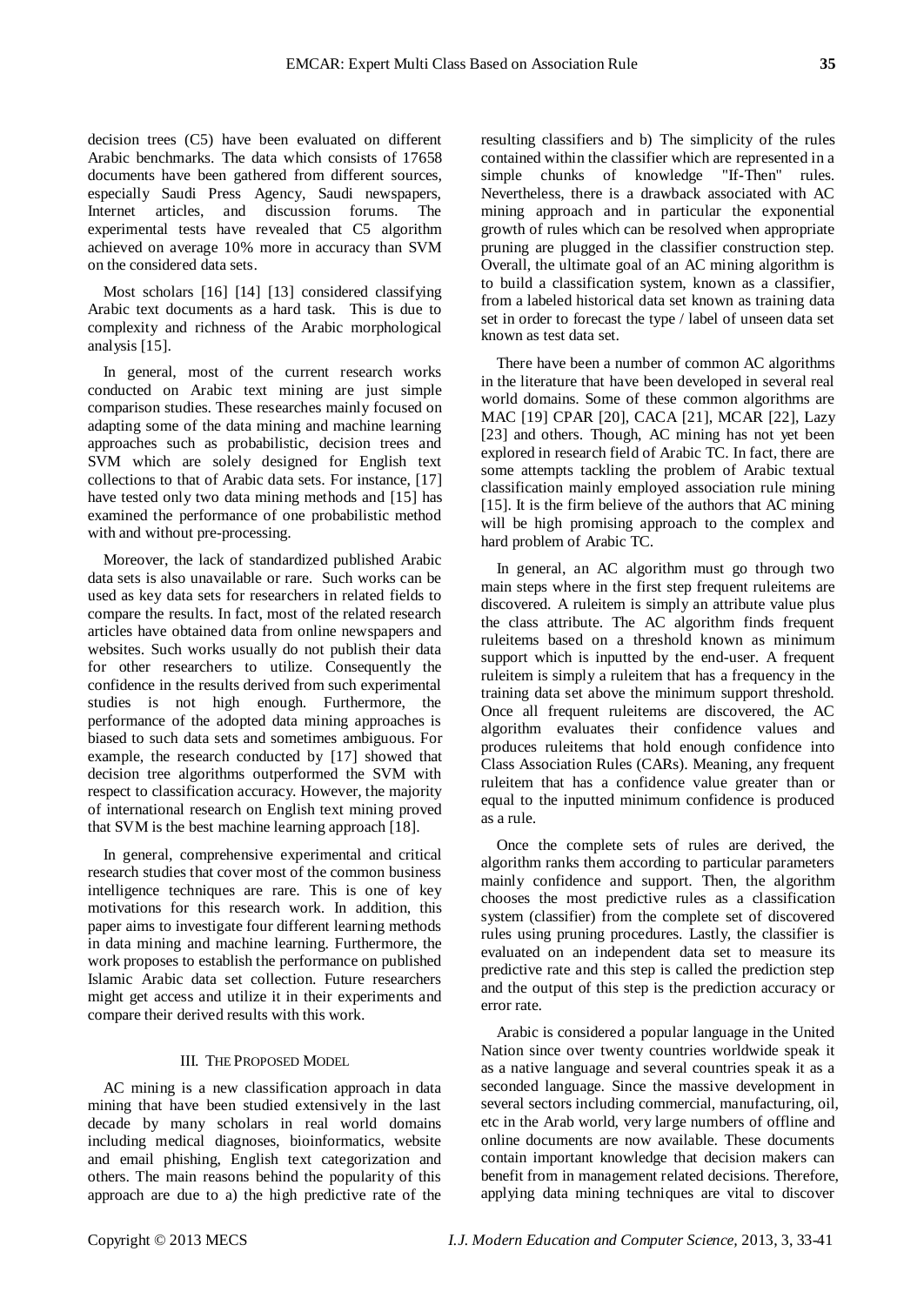this hidden knowledge which latterly can be utilized in planning decisions. Though, the nature Arabic especially the morphological analysis requires an intelligent technique that can be competitive to complex mathematical approaches that are currently in use such as SVM and NN. Therefore, AC mining seems to be promising approach in mining Arabic text data sets because of its simplicity and high predictive power of its outputted classifiers.

In this paper, an AC algorithm named "Expert Multi-Class Association Rule" (EMCAR) is proposed which firstly allow the end-user ends up with controllable numbers of rules which he/s can better understand and maintain them. Secondly, unlike MCAR algorithm which uses a single rule for prediction, the proposed algorithm employs a new class assignment method which ensures that only high quality rules are used to predict test cases. This class assignment is based on a group of rules prediction rather than single rule, and therefore multiple rules are used to contribute to class assignment. This may enhance the classification accuracy of the resulting classifiers.

MCAR algorithm is presented in section 3.1. The expert algorithm (EMCAR) is presented in Section 3.2 where details about rule discovery, rule pruning (Knowledge base builder) and class assignment of test cases are discussed.

# *A. Multi-class Classification based on Association rule (MCAR)*

In this section, we explain MCAR algorithm [22] in details since the proposed Arabic text categorizer is based on it. MCAR is an AC classification algorithm that was developed in 2005 by [22], and is considered the first AC algorithm that uses fast intersection method for rule discovery based on the concept of vertical mining. This algorithm constitutes of multiple phases where the first phase is optional and the algorithm checks whether the input training data set contain continuous attribute and if so MCAR invokes Entropy based discretization method. Once this done, MCAR utilizes TID-List intersection method for frequent ruleitems discovery. A TID-List of a ruleitem (attribute value, class) contains the locations of ruleitem in the training data set along with the locations of its associated class labels. In other word, A TID-List is simply a data structure that stores the appearances of an attribute value and the class attribute in the input data set. This data structure is very useful when it comes to computing the support and confidence of the ruleitem and thus saves resources associated with time and memory usage [22].

Consider for example two ruleitems as follows (A1), Class1 and (K2), Class 1 and assume that these ruleitems have the following TID-Lists  $(1,3,4,7,11,15,22)$  and (2,4,11,15,16,18,21,25) respectively. Furthermore, assume that the minimum support is 3 meaning these two items are frequent ruleitems of size 1 since each of

them contains a single attribute value in its antecedent (right-hand-side). Now, to validate whether the new candidate ruleitem (A1,K2), Class1 is frequent, MCAR algorithm simply intersects the TID-Lists of frequent ruleitems of size 1, e.g.  $(A1)$ , Class1 and  $(K2)$ , Class 1 in order to determine whether the candidate ruleitem of size 2 is frequent. So,  $(1,3,4,7,11,15,22)$  gets intersected with (2,4,11,15,16,18,21,25) and the resulting TID-List (4,11,15) is actually the locations of ruleitem (A1,K2), Class1 in the training data set. Then taking the cardinality of this set we can determine that this ruleitem has support (3) which is greater than or equal to the minimum support (3) and thus this ruleitem is frequent.

The rule discovery method described earlier is very simple if compared with other AC mining method such as CBA that necessitates multiple training data set scans and consumes more time and memory. In fact, MCAR rule discovery method requires only one single data scan and then performs simple intersection between the TID-Lists of ruleitems of size N-1 to generate candidate ruleitems of size N. Once all frequent ruleitems are discovered, MCAR algorithm generates the subset of those which hold larger confidence than the minimum confidence threshold as rules. When all rules are generated then the algorithm applies a ranking procedure to favor rules over each other. The basis of this rule favoring procedure is mainly the confidence value, and then support value and lastly the size of the rules (number of attributes values in the rule body). If two or more rules having similar confidence, support and rule size then the rank will be random.

Once all rules are sorted, then MCAR uses the database coverage pruning to remove redundant rules from taking any role in the prediction step. More details on the database coverage pruning can be found in [22]. The output of the pruning is the subset of rules that are high predictive and those represent the classifier. Once the classifier is produced its predictive power is tested using cross validation or on test data set. The prediction procedure of MCAR works as follows: Given a test data case, the algorithm goes over the set of rules starting from the highest ranked rule and selects the rule that its body matches test data case and assigns its class to the test data case. The outcome of the prediction phase of MCAR is the error rate which is simply calculated by dividing the number of correct classification in the test data set by the size of the test data set.

## *B. Expert Multi Class based on Association Rule*

An Expert Multi Class based on Association Rule (EMCAR) goes through three main phases excluding the preprocessing phase which is optional: training, construction of the knowledge base, and forecasting of new cases as shown in Fig. 1. It should be noted that there is an optional step called data preprocessing in cases the input data is unstructured text collection that requires processing. During the first phase, it scans the input data set to find frequent items in the form <AttributeValue, class> of size 1. These items are called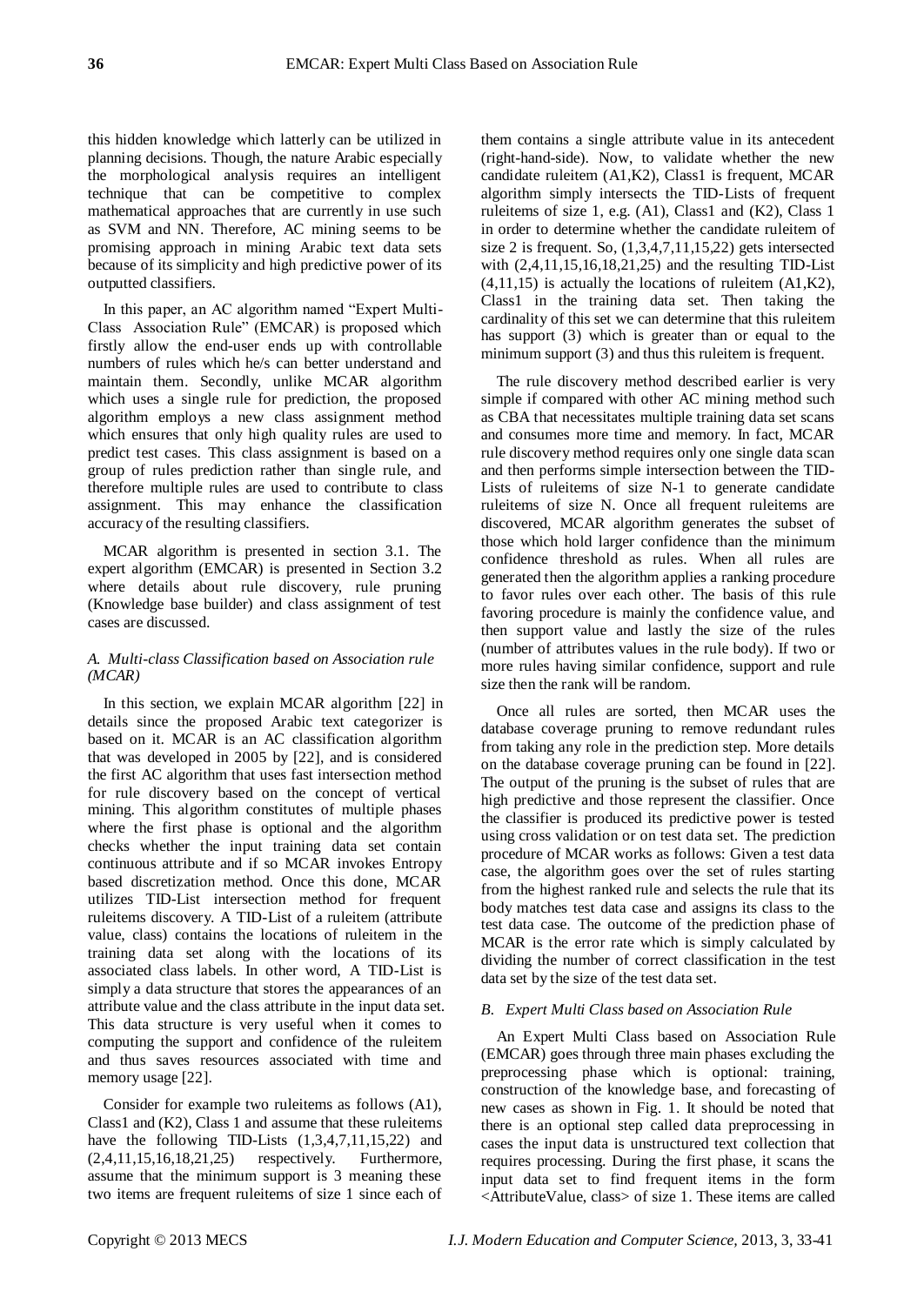frequent one-items. Then the algorithm repeatedly joins them to produce frequent two-items, and so forth. It should be noted that any item that appears in the input data set with a frequency less than the MinSupp threshold gets discarded.

Once all frequent items of all sizes are discovered, then the EMCAR algorithm checks their confidence values in which those hold a confidence value larger than the MinConf threshold become a class association rule (CAR). Otherwise, the item gets deleted. Therefore the complete set of CARs represents items in the training data set which are statistically representative and hold high confidence values. The next step is to choose a subset of the complete set of CARs to form the knowledge base. The proposed algorithm treats categorical attributes.

Data used by the proposed algorithm contain a header that indicates file name, attribute names, and a number of training cases. Values for each training data case are comma-separated, and the class attribute must be the last column in the header file. Details on the EMCAR which involves knowledge base construction, and forecasting of test cases, are given in the next subsections.



Figure 1. EMCAR Main Steps Adopted From (Thabtah, 2006) and Modified

## *C. Building the Knowledge Base*

As mentioned earlier, one primary limitations of the AC approach in data mining is the exponential growth of rules [23] [22], and thus a primary motivation of this research is to generate a knowledge base with concise set of rules that end-user can control and understand easily. Prior to prune redundant rules and to build the knowledge base, rules must be sorted in order to give higher quality rule better priority to be chosen as part of the knowledge base. The proposed algorithm sorts the rules according to the following guidelines:

- 1) The rule with higher confidence is placed in a higher rank
- 2) If the confidence values of two or more rules are the same, then the rule with higher support gets a higher rank
- 3) If the confidence and the support values of two or more rules are the same, the rule with less number of attribute values in the antecedent gets a higher rank
- 4) If all above criteria are similar for two or more rules, then the rule which was produced first gets a higher rank

Building the knowledge base procedure in EMCAR is described as follows:

For each sorted rule (CAR) in a sequential manner, the EMCAR starts with the first one and applies it on the training data set; the rule gets inserted into the knowledge base if it covers at least one case regardless of the rule class similarity to that of the training case. In other words, the highest confidence rules is tested on the training cases, all training cases that are similar to the rule body are marked for removal and the rule gets inputted into the knowledge base. Once a rule gets inserted into the knowledge base, all training cases associated with it are discarded. In situations where a rule fails to cover any training case then it will be removed. The same process is repeated on the remaining rules in order until no more cases remains in the training data set or all rules are tested. The evaluation procedure in our algorithm guaranteed that only high confidence and quality rules are remains for prediction.

This may result in more accurate prediction on the training data set but not necessarily on new unseen test cases.

## *D. Prediction Method*

In predicting test data case, the prediction method of EMCAR divides all rules which match the test case into groups one for each class label, and then counts the numbers of rules for each group. Lastly, it assigns the test case the class of the group with largest count. In cases where there are two or more groups with similar count, the assignment of the class to the test case is random. Unlike other current AC methods like MCAR which employ only the highest confidence rule for predicting the test case, our algorithm makes the prediction decision based on multiple rules, which is considered by previous research studies on prediction methods, i.e. [24] [22] an advantage since multiple high confidence and support rules contributed to the assignment decision. Finally, in cases when no rules in the classifier are applicable to the test case, the default class (majority class in the training dataset) will be assigned to that case.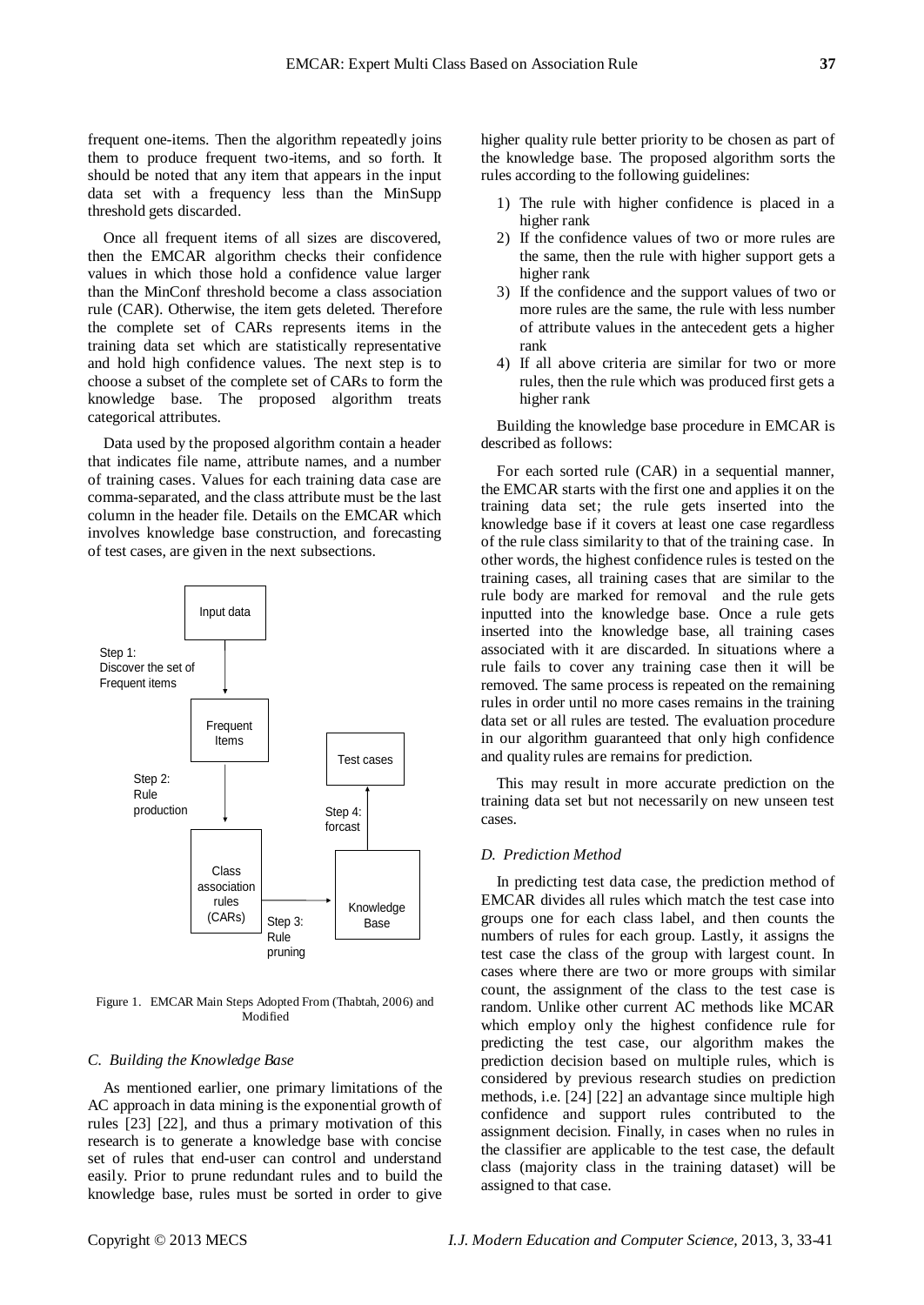### IV. EXPERIMENTAL RESULTS

The data used in our experiments is The Islamic data set, the data set consist of 2244 Arabic documents of different lengths that belongs to 5 categories, the categories are (Hadeeth "الحديث ", Aqeedah "العقيدة ", Lughah " اللغة ", Tafseer " التفسير ", Feqah " الفقة(" , Table 1 represent the number of documents for each category.

Generally, TC task goes through three mainly steps: Data preprocessing, text classification and evaluation. Data preprocessing phase is to make the text documents suitable to train the classifier. Then, the text classifier is constructed and tuned using a text learning approach against from the training data set. Finally, the text classifier gets evaluated by some evaluation measures i.e recall, precision, etc. The next two sub-sections are devoted to discuss the main phases of the TC problem related to the data we utilized in this paper.

| <b>Category Name</b> | Number of Documents |
|----------------------|---------------------|
| Hadeeth              | 462                 |
| Aqeedah              | 536                 |
| Lughah               | 434                 |
| Tafseer              | 388                 |
| Feqah                | 424                 |
| Total                | 224                 |

TABLE I. NUMBER OF DOCUMENTS PER CATEGORY

#### *A. Data preprocessing*

For the Islamic Arabic text collection, the data is organized with reference to document categories in which each document is stored as a separate text file in its related category folder. Each document is represented in a numerical vector where terms in the document correspond to numerical values according to their frequency in that document by utilizing String-To-Vector method in the WEKA tool. To conduct preprocessing operations such as stemming and stopwords elimination, approaches from [9] and [12] have been adopted. This includes the following stages:

- 1) Each document in the Islamic data set is processed to discard the numerical data as well as punctuation marks.
- 2) All the non-Arabic texts and function words are deleted.
- 3) The documents in the Islamic data set are stemmed in which all Arabic word derivatives are transformed into their single common root.
- 4) The non useful Arabic frequent list of words (stopwords) was eliminated from the Islamic data.

#### *B. Results Discussion*

Table 2 represents the average precision and recall results for the selected classification algorithms. The figures in that table give a clear indication that EMCAR algorithm outperformed the remaining classification algorithm on the Islamic data set. In particular, EMCAR achieved more precision on average 11.4%, 21.2%, 10.2% and 0.9% respectively than C4.5, KNN, NB, and SVM algorithms. Additionally, this algorithm gained respectively more recall on average 11.5%, 26.2 %, 10% and 1% than C4.5, KNN, NB and SVM algorithms. Table 2 also demonstrates that KNN algorithm is the least applicable classification approach towards the Islamic Arabic data set due to the low results of precision and recall. On the other hand, C4.5 algorithm produced 24 rules that represent most of the classes in the training data set. This method correctly covered 1897 out of 2244 documents. This means C4.5 learning approach is somehow not impacted with the unbalanced categories. In general, all classification algorithms except KNN showed very competitive performance with regards to precision and recall on the Islamic data set, as their generated results are very close to each other.

TABLE II. THE AVERAGE PRECISION AND RECALL RESULTS ON THE ISLAMIC DATA SET

| Classification<br>Algorithm | Average<br>Precision | Average Recall |
|-----------------------------|----------------------|----------------|
| C4.5                        | 0.850                | 0.848          |
| <b>KNN</b>                  | 0.752                | 0.701          |
| <b>NB</b>                   | 0.862                | 0.863          |
| <b>SVM</b>                  | 0.955                | 0.953          |
| <b>EMCAR</b>                | 0.964                | 0.963          |

The confusion matrices for the selected algorithms in the experimentation have been derived as shown in Fig. 2. The confusion matrix in the Fig. 3 represents the distribution of documents for each class in the training data set. For instance, for the C4.5 (J48) algorithm, class "Aqeedah" have correctly covered 441 documents and incorrectly covered 95 documents (32 to "Feqah", 43 to "Hadeeth", 5 to "Lughah" and 15 to "Tafseer"). On the other hand, for EMCAR algorithm, class "Tafseer" represents 388 documents in the training data set in which 382 of them are classified correctly and 6 of them are classified incorrectly (4 by class "Aqeedah", 1 by "Feqah" and 1 by "Hadeeth"). In general, the confusion matrix is a helpful evaluation measure that reveals the performance of class labels with regards to the available documents in the training data set. In other words, it displays the number of documents covered correctly by the class and the number of documents incorrectly classified to other classes.

Fig. 3 depicts the error rate produced by the selected classification algorithms for the Islamic data set. This Fig. reveals that EMCAR and SVM have almost a similar error rate. However, SVM algorithm achieved a slightly less error rate by (1%) than EMCAR. Further, the error rate of KNN algorithm on the Islamic data set is very high (30.7%) which definitely makes this algorithm the least applicable to such data set.

An intensive analysis has been conducted on the performance of each selected classification approach for the document categories. Table 3 represents precision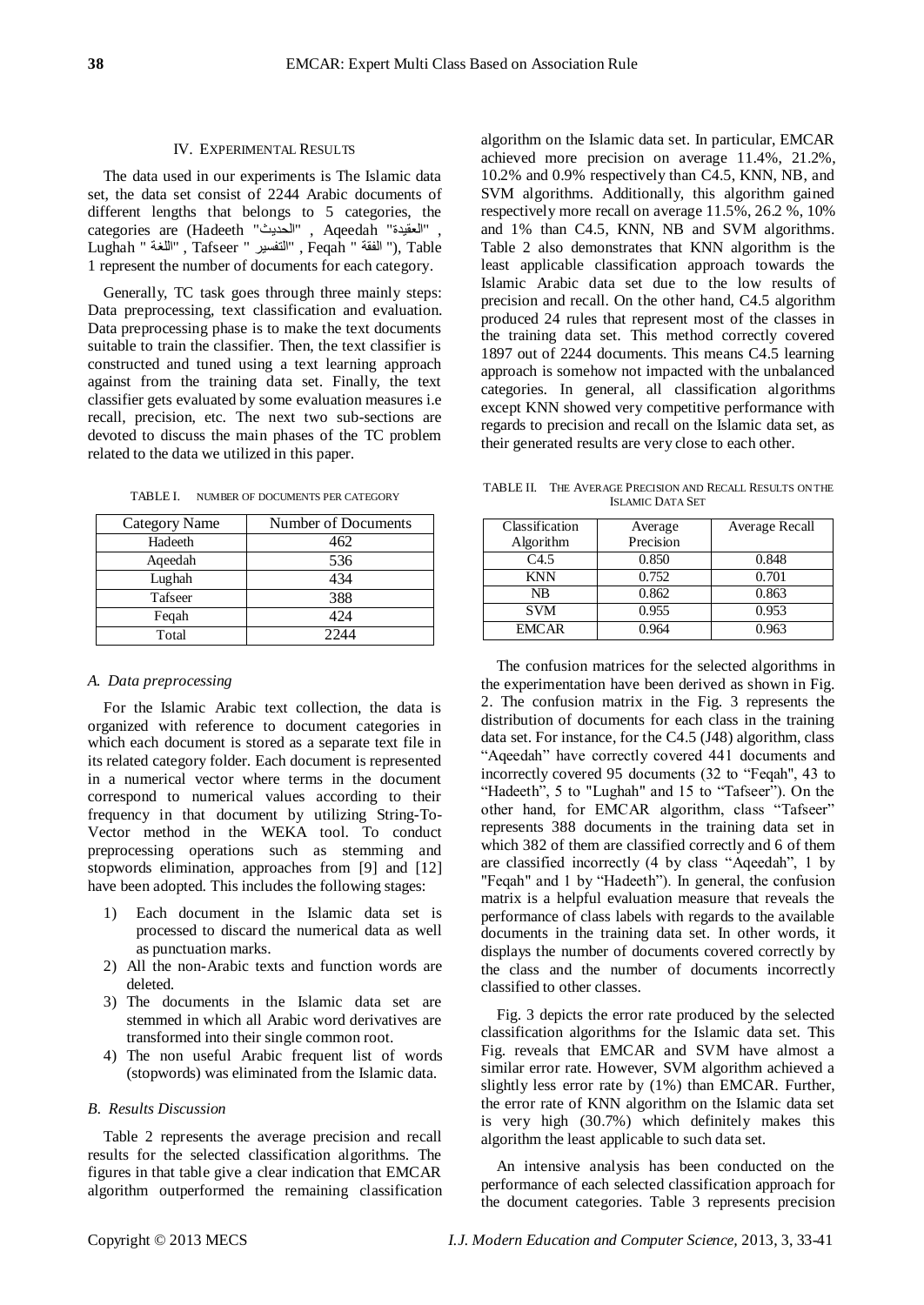and recall evaluation results for KNN, C4.5 SVM, NB, and EMCAR algorithms respectively. As it is shown in table 6, there are two categories "Aqeedah" and "Tafseer" that achieved nearly 100% prediction accuracy. All categories" performance for EMCAR and SVM algorithms with reference to precision and recall measures are Excellent. Further, almost similar

| C4.5 |     |     |     |     |                            |
|------|-----|-----|-----|-----|----------------------------|
| а    | ħ   | c   | d   | е   | $\leftarrow$ Classified as |
| 441  | 32  | 43  | 5.  | 15  | a = Aqeedah                |
| 41   | 324 | 37  | 16  | б   | $  b = F$ eqah             |
| 41   | 14  | 376 | 29  |     | $c = Hadeeth$              |
| 14   |     | 12  | 397 | 4   | $d = Lughah$               |
| 16   |     |     |     | 350 | $e = T$ afseer             |

performance to NB algorithm has been achieved by the C4.5 algorithm document categories. Lastly, the "Hadeeth" category produced less precision and recall results than the rest of the categories in most of the algorithms. This is due to the fact that this category is the highly overlapped with other categories.

| KNN |     |     |     |     |                   |
|-----|-----|-----|-----|-----|-------------------|
|     | ħ   | C   | d   | е   | <-- classified as |
| 277 | 16  | 199 | 34  | 1П  | $a = Aqeedah$     |
|     | 320 | 67  | 33  |     | $b = F$ eqah      |
| н   | 63  | 354 | 45  | п   | $c = H$ adeeth    |
|     | 04  | n   | 340 | N   | $d = Lughah$      |
|     | 45  | 28  | 47  | 265 | $e =$ Tafseer     |

| SVM |     |     |     |     |                   |
|-----|-----|-----|-----|-----|-------------------|
| а   | h   |     |     | e   | <-- classified as |
| 526 | n   | 8   |     |     | $a = A$ qeedah    |
| 11  | 384 | 22  | 4   |     | $b = F$ eqah      |
| 11  | 21  | 425 |     |     | $c = Hadeeth$     |
| 2   |     |     | 426 |     | $d = Lughah$      |
|     | П   |     |     | 378 | $e = T$ afseer    |

|     | <b>EMCAR</b> |     |     |     |                   |
|-----|--------------|-----|-----|-----|-------------------|
|     | h            |     | d   |     | <-- classified as |
| 528 | П            | ń   |     |     | a = Aqeedah       |
|     | 395          | 20  | 3   |     | $b = F$ eqah      |
|     | 8            | 437 | 5   |     | $c = Hadeeth$     |
|     |              |     | 420 |     | $d = Lughah$      |
|     |              |     |     | 382 | $e = T$ afseer    |
|     |              |     |     |     |                   |

| NΒ   |     |     |   |     |                          |
|------|-----|-----|---|-----|--------------------------|
| а    | h   |     | d |     | $e \leq$ - classified as |
| 512. | З   | 1 N |   |     | a = Aqeedah              |
| л    | 300 | 103 |   | 8   | $ b = F$ eqah            |
| 31   | 20  | 401 |   | 9   | $ c = Hadeeth$           |
|      | 11  | 26  |   | n   | $d = Lughah$             |
| 26   | ń   | 18  |   | 329 | $e = T$ afseer           |

Figure 2: The Confusion Matrices Produced By Selected Classifiers



Figure 3: Error Rate Produced By Selected Classifiers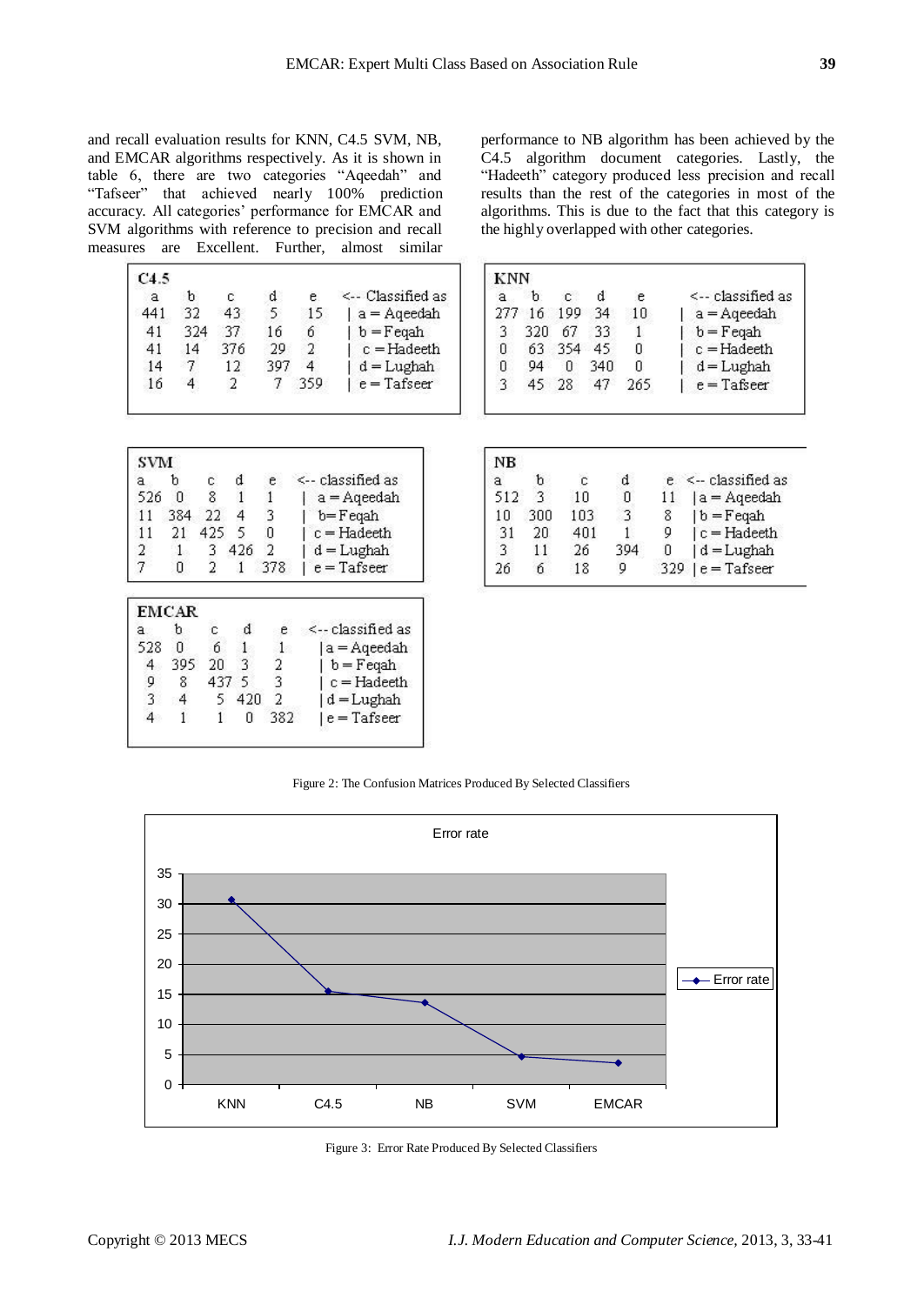| Catego   |  | <b>KNN</b> |        | C4.5      |        | <b>SVM</b> |        | NB        |       | <b>EMCAR</b> |        |
|----------|--|------------|--------|-----------|--------|------------|--------|-----------|-------|--------------|--------|
| ry/Class |  | Precision  | Recall | Precision | Recall | Precision  | Recall | Precision | Recal | Precision    | Recall |
|          |  |            |        |           |        |            |        |           |       |              |        |
| Ageedah  |  | 0.979      | 0.517  | 0.797     | 0.823  | 0.944      | 0.981  | 0.88      | 0.955 | 0.964        | 0.985  |
| Fegah    |  | 0.595      | 0.755  | 0.85      | 0.764  | 0.946      | 0.906  | 0.882     | 0.708 | 0.968        | 0.932  |
| Hadeeth  |  | 0.546      | 0.766  | 0.8       | 0.814  | 0.924      | 0.92   | 0.719     | 0.868 | 0.932        | 0.946  |
| Lughah   |  | 0.681      | 0.783  | 0.874     | 0.915  | 0.975      | 0.982  | 0.908     | 0.937 | 0.979        | 0.968  |
| Tafseer  |  | 0.96       | 0.683  | 0.93      | 0.925  | 0.984      | 0.974  | 0.922     | 0.848 | 0.979        | 0.985  |

TABLE 3: PRECISION AND RECALL RESULTS PER CLASS FOR THE CLASSIFICATION ALGORITHMS

## V. CONCLUSIONS

Text mining is becoming increasingly important because of the huge number of documents available offline and online. Text classification is one of the significant tasks in the field of text mining. This task involves classifying text documents into a number of predefined classes based on their content. In this paper, the problem of Arabic text classification is investigated using different classification learning algorithms (C4.5, KNN, NB, SVM and EMCAR) from data mining and machine learning. WEKA, the open business intelligence tool, is employed in order to test the performance of these algorithms for the published Islamic Arabic data set and the EMCAR is implemented using VB.Net programming language. The basis of the comparison in the experimentation are different text evaluation metrics, including error-rate, precision, and recall. The results indicated that the least applicable learning algorithm towards the chosen Arabic data set is KNN. Moreover, the most applicable algorithm to the Arabic data set is EMCAR in which it derived higher results in all evaluation criteria than SVM, NB and C4.5, respectively. Further, the confusion matrix which represents the distribution of documents per category is derived for all the learning algorithms. The confusion matrices for the learning algorithms indicate that the "Hadeeth" category achieved the least results with respects to precision and recall.

#### **REFERENCES**

- [1] Kroeze, J. Matthee, M. & Bothma, T., (2003) "Differentiating between data-mining and text mining terminology", ACM: Proceeding of the 2003 annual research conference of the south African institute, Vol. 47, PP.93-101.
- [2] Weiss, M., S., Indurkhya, N., Zhang, T., & Damerau, F., (2005) Text mining: predictive methods for analyzing unstructured information. Springer Science Inc.
- [3] Feldman, R. & Sanger, J., (2007) the Text Mining Handbook: Advanced Approaches in Analyzing Unstructured Data, NY: Cambridge University Press
- [4] Song, M. (2009) Handbook of research on text and web mining technologies, information science reference, IGI global, pp. 1-22.
- [5] Guo, Y., Shao, Z. & Hua, N. (2010) "Automatic text categorization based on content analysis with cognitive situation models", Information Sciences 180, pp. 613–630
- [6] Kantardzic, M. (2003) Data Mining: Concepts, Models, Methods, and Algorithms, John Wiley & Sons
- [7] Shi, G. & Kong, Y. (2009) Advances in Theories and Applications of Text, Mining, IEEE: ICISE"09, pp. 4167 – 4170.
- [8] Tan, A., H. (1999) 'Text mining: the state of the art and the challenges" ,Proceeding Of The Pakdd Workshop On Knowledge Discovery From Advanced Databases,. PP. 65-70
- [9] Elkourdi M., Bensaid A. and Rachidi T. (2004) "Automatic Arabic Document Categorization Based on the Naïve Bayes Algorithm", ACM Publication: Proceedings of the Workshop on Computational Approaches to Arabic Script-based Languages, pp: 51-58
- [10]Harrag, F. El-Qawasmeh, E. & Pichappan, P. (2009) "Improving arabic text categorization using decision trees", IEEE, NDT '09, pp. 110 – 115
- [11]Sebastiani, F. (2002) 'Machine learning in automated text categorization' ACM Publication: ACM Computing Surveys. Vol. 3(1) : pp.1-47.
- [12]Syiam, M. M., Fayed, Z. T. & Habib, M. B. (2006) "An Intelligent System For Arabic Text Categorization", IJICIS, Vol.6, No. 1
- [13]Khreisat, L. (2006) "Arabic Text Classification Using N-Gram Frequency Statistics: A Comparative Study", Proceedings of the 2006 International Conference on Data Mining, pp. 78-82.
- [14]Harrag, F. & El-Qawasmeh, E. (2009) "Neural Network for Arabic Text Classification', The Second International Conference on the Applications of Digital Information, London, UK, pp.805-810, Aug. 4-6, 2009.